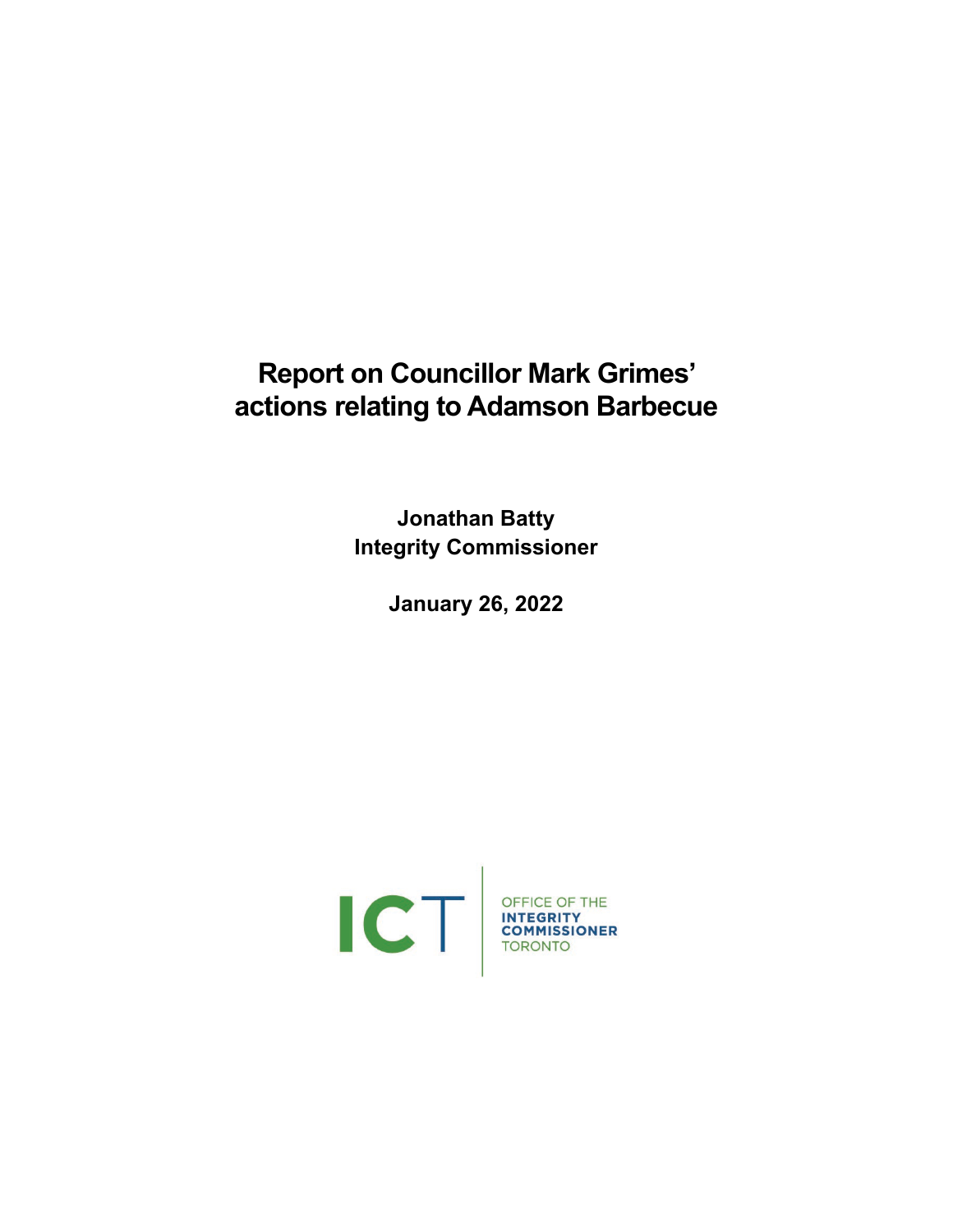

### **Introduction**

- 1. This report describes my investigation of allegations that Councillor Mark Grimes breached the *Code of Conduct for Members of Council* (the "Code of Conduct") by interfering with the City's response to Adamson Barbecue operating from November 24 to 26, 2020. I received this complaint on December 1, 2020.
- 2. I determined this complaint was within my jurisdiction and that there were sufficient grounds to investigate. Having done so, I have concluded that Councillor Grimes did not violate the Code of Conduct.

### **The Allegations of Misconduct and Councillor Grimes' Reply**

#### *The Allegations of Misconduct*

- 3. The complaint alleged Councillor Grimes contravened three provisions in the Code of Conduct:
	- Article VIII (Improper Use of Influence)
	- Article XII (Conduct Respecting Staff)
	- Article XIV (Discreditable Conduct)
- 4. A complaint must include sufficient grounds to warrant an investigation. This is assessed at the Intake Review stage.
- 5. The complaint against Councilor Grimes was very detailed. It included submissions about who should be interviewed and the legal and evidentiary reasons for making a finding of misconduct. These submissions were not relevant at the Intake Review stage. What was relevant was the compilation of Councilor Grimes' public statements (see the attached Appendix).
- 6. In light of these statements, there were sufficient grounds to investigate the complaint. From an objective perspective, some of Councillor Grimes' statements say he was directing enforcement activity at Adamson Barbecue. He said (emphasis added):
	- "I want to have a plan for tomorrow [November 25] and make sure that this will not get out of hand like it did today, and we're going to send a clear message that you are being shut down. So, **I'm going to be looking at some kind of a physical barricade across the driveway if I can do that, but any avenue open to me, we will be closing it down in my mind."**
	- "I had the street closed off."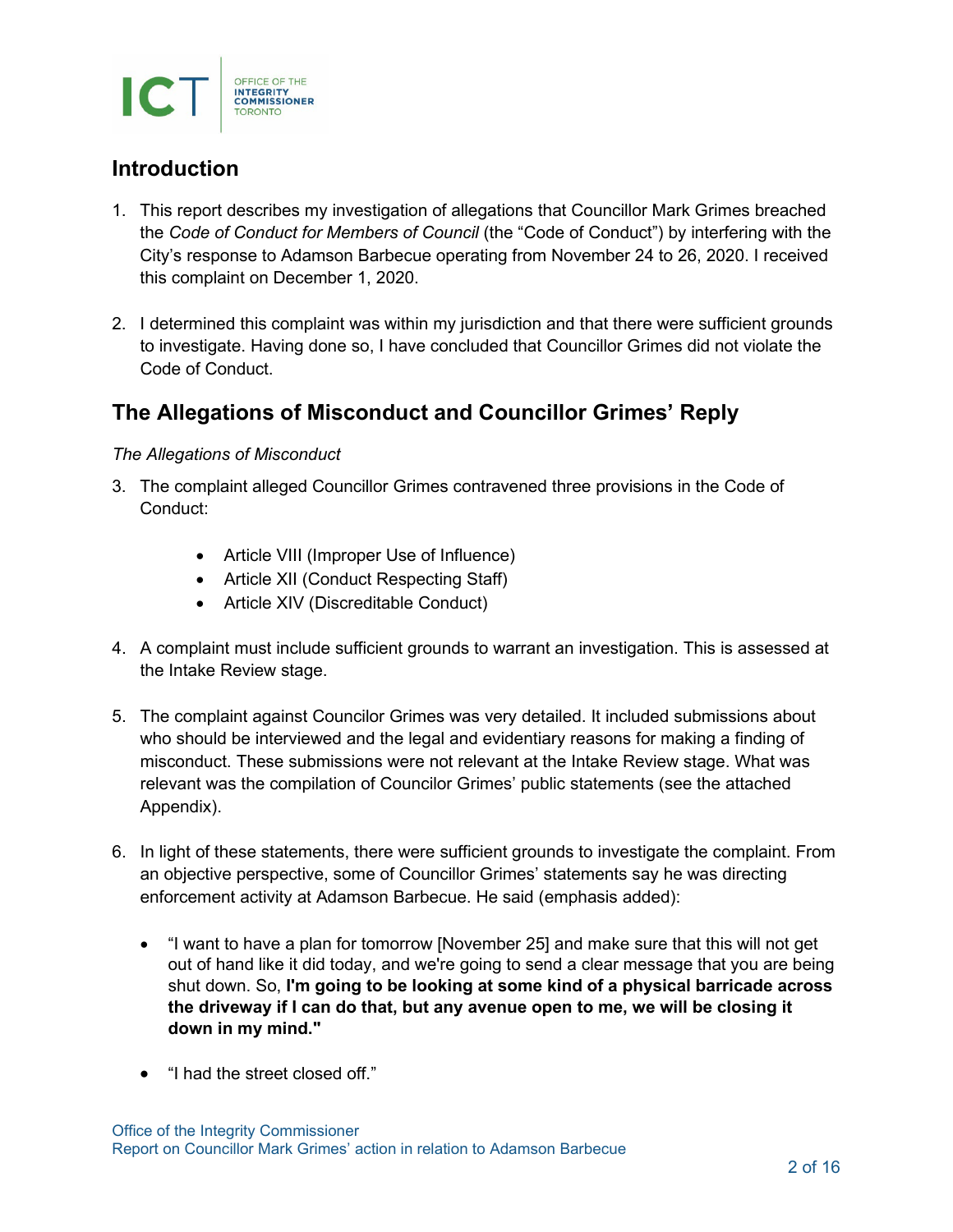

- "The range is from \$750 to \$100,000, being the max … **I'm going to be asking for the maximum to be thrown at him** and if he works tomorrow there, we'll just keep throwing the book as much as we can."
- 7. A member of the public, hearing such statements, could reasonably conclude that a Councillor was directing officials in their work.

#### *Intake Review*

- 8. If I decide in Intake Review that all or part of a complaint warrants investigation, the person who makes the complaint is advised and the member of Council who is complained about is given the complaint and is asked to respond.
- 9. Based on these statements, there was sufficient evidence to investigate whether Article XII (Conduct Respecting Staff) and Article XIV (Discreditable Conduct) had been broken.
- 10. There were not sufficient grounds to investigate if Article VIII (Improper Use of Influence) had been broken. The complaint provided no grounds to support an allegation that Councillor Grimes had misused his office to obtain a private benefit.
- 11. After assessing the complaint, I advised the person who made this complaint and Councillor Grimes that I would be investigating possible contraventions of Article XII (Conduct Respecting Staff) and Article XIV (Discreditable Conduct).

#### *Councillor Grimes' Response*

12. In response to the complaint, Councillor Grimes stated (emphasis added):

I stand by what I said. We were in an absolutely unprecedented situation and there was no clear plan for how to deal with it. I was in communication with the Mayor's office and Chief Pegg as the head of the City's Emergency Response Team throughout the situation, and it is my job to work with City staff and enforcement bodies on municipal issues.

In the middle of the pandemic, it was an issue of public safety. Hundreds of people were flocking to the area because of the media coverage, and they weren't wearing masks or social distancing.

I was being inundated with calls, emails, and social media posts from local businesses and residents, but also from people all over the province demanding that I do something to get the situation under control.

Many business owners were frustrated with the lockdown measures, so they were also watching to see what happened. If the City was not able to shut down this illegally operating business, who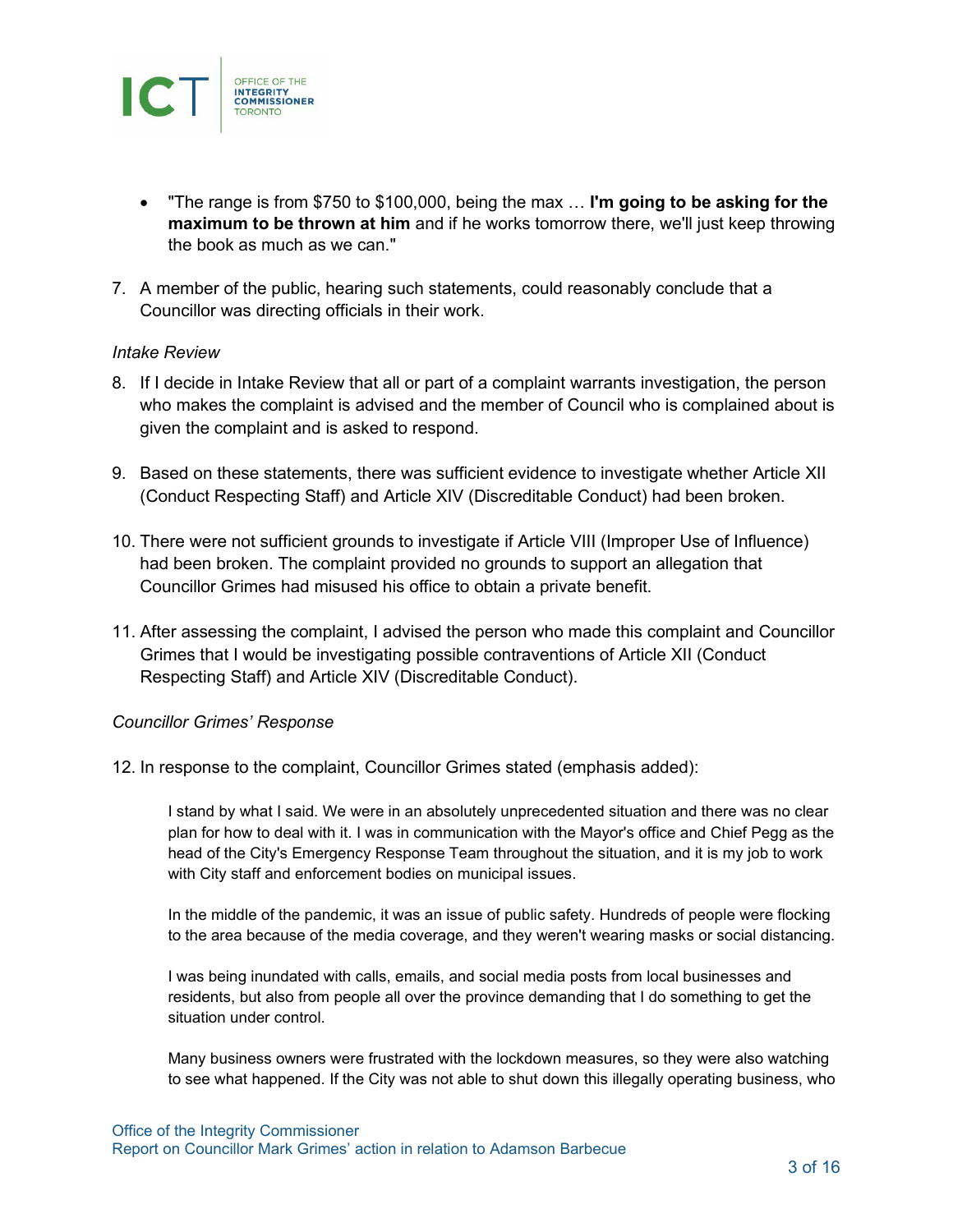

knows how many other businesses would've chosen to follow suit and open up in defiance of the lockdown measures.

**The Police confirmed publicly that mistakes were made early on in handing the situation. When I heard that, it was clear I needed to step in to help coordinate the response to a volatile situation.**

13. Councillor Grimes' response confirmed that he stood by the statements he made to the media and the need to investigate as he said he stepped in "to help coordinate the response to a volatile situation."

### **Investigation**

*November 2020: The COVID-19 Pandemic in Toronto*

- 14. When investigating a complaint, I consider the underlying context. In this case, I had to consider the effect of the COVID-19 pandemic on the City of Toronto.
- 15. On November 20<sup>th</sup> the City of Toronto issued a news release that stated:

The Province of Ontario today announced further measures in Toronto and Peel Region to slow the spread of COVID-19, effective this Monday, November 23. The City of Toronto supports all efforts to reduce and eliminate the transmission of COVID-19 in the city to protect the healthcare system and save lives.

- 16. The City announced the continued closure of indoor dining by order of Toronto's Medical Officer of Health under s. 22 of the *Health Protection and Promotion Act* and the new closure of all outdoor dining and patios. This news release said that "take-out, drive-thru and delivery options" for restaurants remained available.
- 17. On the day the news release was issued, 1,515 people in Toronto had already died from COVID-19, there were 36,821 cases of it in the City (an increase of 420 from the previous day) and 174 people were in hospital with it. This was announced over 200 days after the public health emergency was declared. At that point in time, the first vaccinations against COVID-19 were not yet available.
- 18. Against this backdrop, on November 23<sup>rd</sup>, the owner of Adamson Barbecue, a restaurant in Ward 6 – Etobicoke-Lakeshore, announced on social media that he would open his restaurant for in-person dining to protest these restrictions. From November 24<sup>th</sup> until two days later when he was arrested and taken into custody, there was a large protest at this restaurant. It attracted a great deal of media attention. Toronto Public Health and 311, the City's online and telephone information service, received hundreds of complaints about Adamson Barbecue.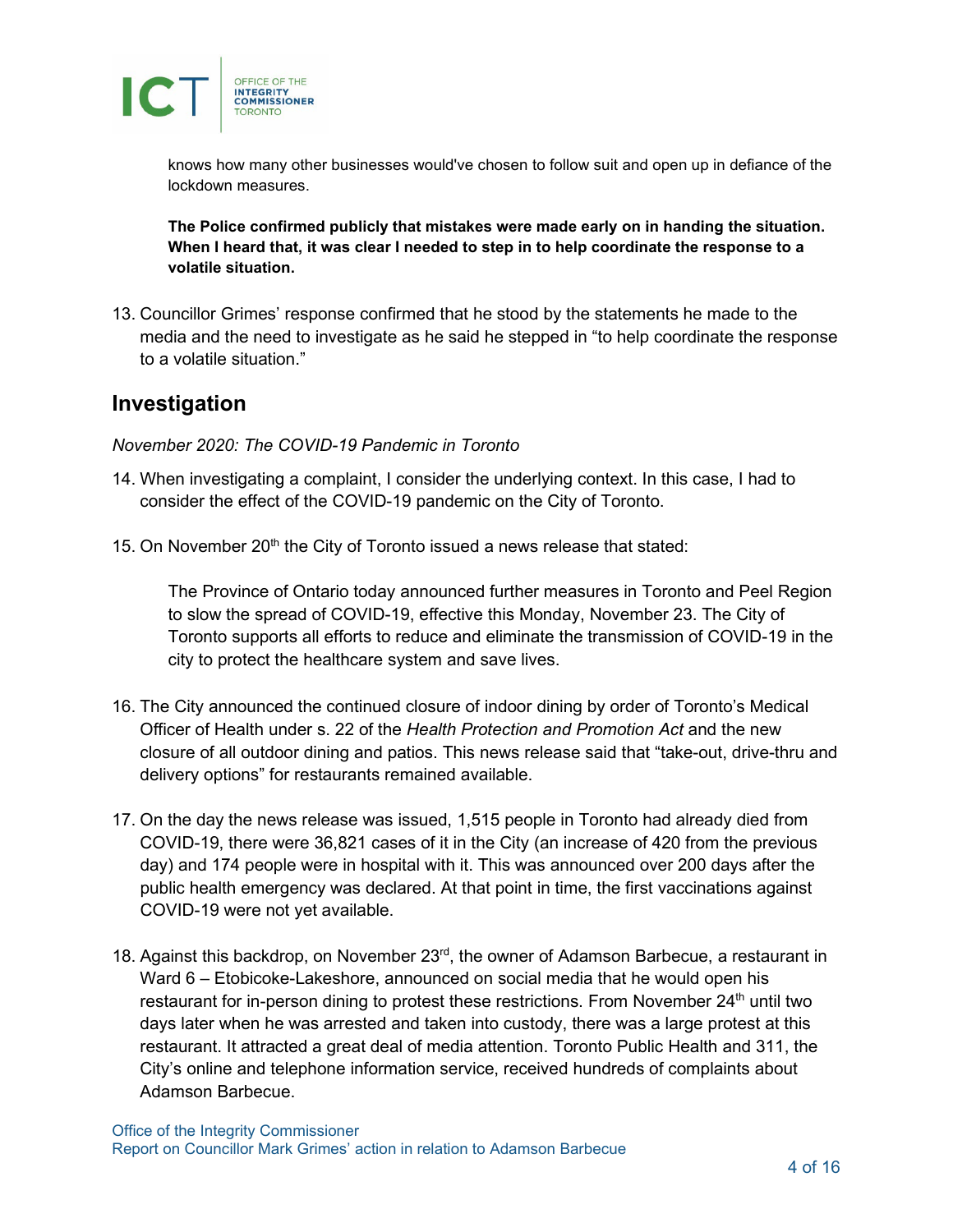

19. Adamson Barbecue, located on Queen Elizabeth Boulevard in Etobicoke, is in Councillor Grimes' ward. He, too, received a high volume of complaints about the restaurant failing to observe the public health requirements necessitated by the pandemic.

#### *Evidence from Councillor Grimes*

- 20. We asked Councillor Grimes these questions about his involvement in the events at Adamson Barbecue:
	- What times he was on-site?
	- Who he communicated his concerns to?
	- What directions he gave or requests he made about blocking the driveway or other measures he thought necessary?
	- Why he thought the Toronto Police Service made a mistake in managing the situation on November  $24<sup>th</sup>$ ?
	- How did he have Queen Elizabeth Boulevard closed off?
	- Who he asked to impose a maximum fine on the owner?
	- Whether anyone ever cautioned or advised him to leave or not be on-site?
	- Whether anyone ever told him that he was interfering with their official duties?
- 21. Councillor Grimes confirmed he was at Adamson Barbecue on November 24<sup>th</sup> starting at about 3:00 p.m. He was not certain about the times he was there on November 25<sup>th</sup> and 26<sup>th</sup>. Although uncertain of the times, he could not have been on-site for very long on the latter two dates because he was attending a City Council meeting on those days.
- 22. Consistent with his statements in the media, Councillor Grimes said that on November  $24<sup>th</sup>$ he contacted Mayor Tory, Toronto Police Service Chief Ramer, the General Manager of Emergency Management Chief Pegg, the Medical Officer of Health Dr. de Villa, and a number of other senior officials to urge them to address the situation at Adamson Barbecue. He also said he spoke on-site with a front-line Toronto Public Health official about what was going on.
- 23. He provided a copy of the urgent email he sent at  $9:13$  a.m. on November  $24<sup>th</sup>$  to the Councillor Liaison Emergency Support Function (CLESF) and Mayor Tory. He alerted them that the owner of Adamson Barbecue had posted on social media his intention to open at noon that day for in-person dining. Councillor Grimes also alerted them he was receiving complaints about this. He asked what the City's response would be, and to whom he could direct media inquiries.
- 24. In response, the CLESF emailed back that a coordinated response from City divisions and the Toronto Police Service was planned for later. Councillor Grimes emailed the CLESF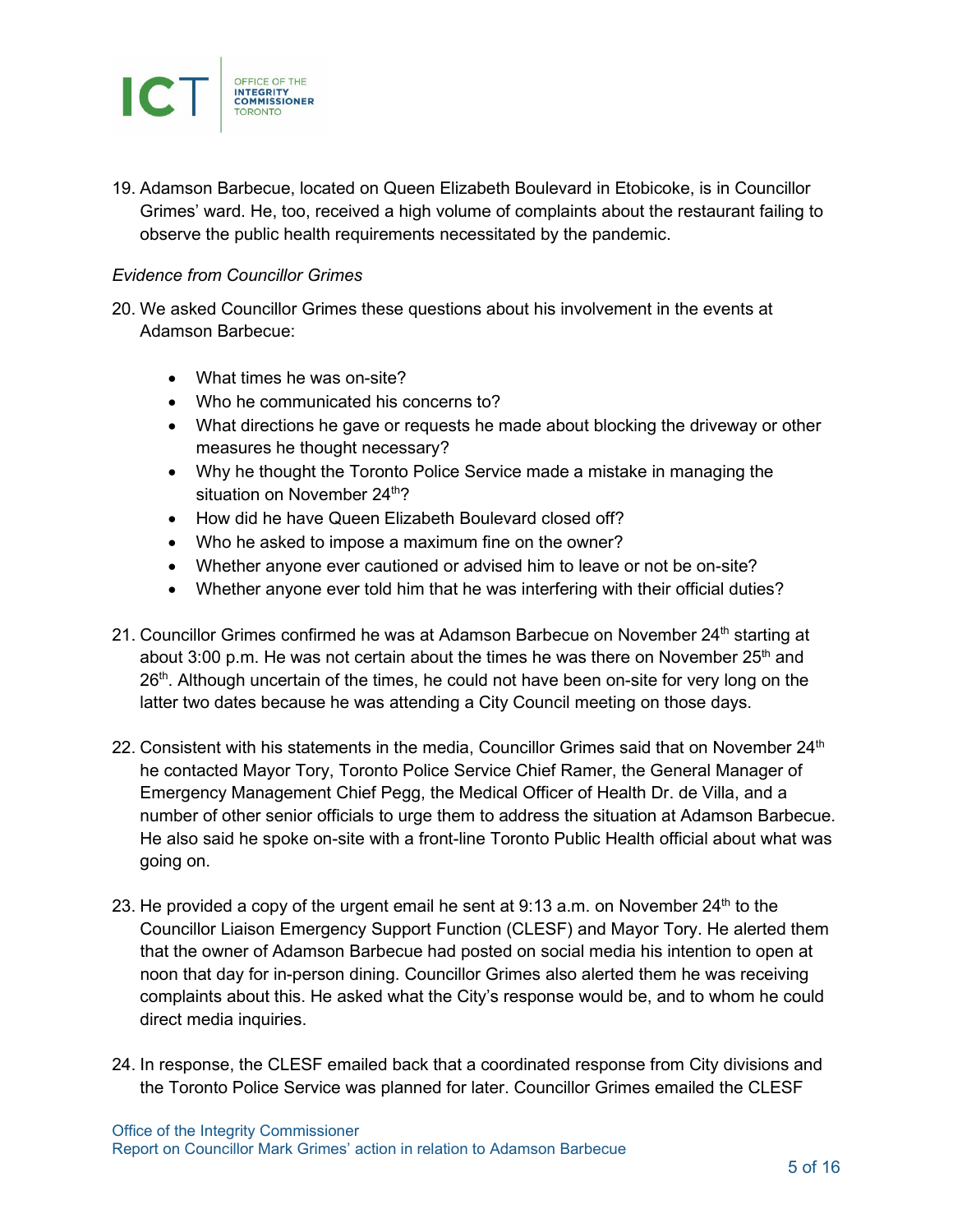

again at 1:42 p.m. adding both the Medical Officer of Health and the General Manager of Emergency Management to this email. He told them he was watching the news and saw that the restaurant was still open for indoor dining and that a police spokesperson had said City staff had left without taking action. Councillor Grimes asked them when the City would address this "flagrant disregard for rules and safety."

- 25. The General Manger of Emergency Management responded within minutes and said the Toronto Police Service was engaged and that an on-site response from City staff was imminent. Councillor Grimes thanked him and did not pursue the matter further.
- 26. Councillor Grimes said the idea to barricade the driveway of Adamson Barbecue was his and that he did not give any directions to anyone to do this. He only asked officials to "get control over" the situation.
- 27. Councillor Grimes also said:
	- His belief a mistake had been made by the Toronto Police Service in managing the situation on November  $24<sup>th</sup>$  came from a public statement made to the media by a senior officer who was on-site. The mistake was that Adamson Barbecue had been allowed to operate for a number of hours on November  $24<sup>th</sup>$  contrary to the public health order.
	- He did not ask or direct anyone to close Queen Elizabeth Boulevard and he was not sure if it had been closed by City staff or the Toronto Police Service.
	- The phrase "I'm going to be asking for the maximum to be thrown" at the owner of Adamson Barbecue was simply a public statement. It was not something he communicated to any official.
	- No one ever said he should leave, not be on-site or that his presence was interfering with their official duties.

#### *Summary of other Relevant Evidence*

- 28. The information Councillor Grimes provided is consistent with the answers officials gave to these same questions. In a few instances, additional details were obtained.
- 29. We contacted the Mayor and all the senior officials from the City of Toronto and the Toronto Police Service who Councillor Grimes said he contacted about the situation at Adamson Barbecue. When asked, no one said he tried to issue directions to them about how to carry out their duties. When asked, no one had any information that he had acted inappropriately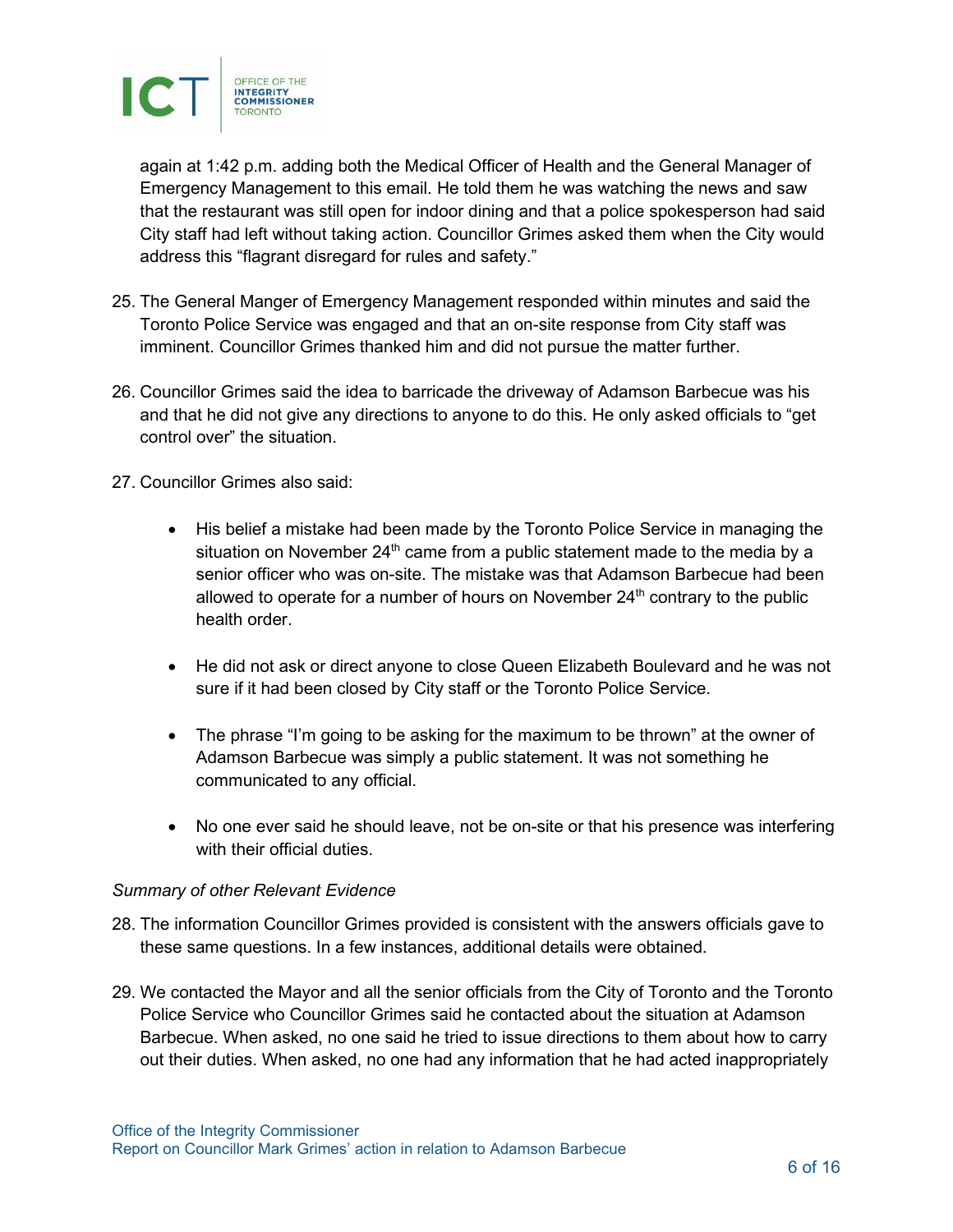

towards anyone. Everyone said he had properly escalated his concern that Adamson Barbecue needed to be closed.

- 30. One senior City official cautioned Councillor Grimes not to attend at Adamson Barbecue out of concern for his personal safety. We were told by some front-line City officials that they were heckled and blocked by protesters and needed to be escorted by the police to perform their duties. Councillor Grimes confirmed the subject of his personal safety was raised, that he was also heckled on-site, but did not require police assistance while there. This was confirmed by the Toronto Police Service.
- 31. We contacted all City officials from Toronto Public Health and Municipal Licensing and Standards (MLS) who were on-site. Not everyone saw Councillor Grimes and some said they would not be able to recognize him if they had seen him. Those who did recognize him said they were focussed on their duties and only remember seeing Councillor Grimes briefly on November 24<sup>th</sup> and/or 25<sup>th</sup> and at some distance from the restaurant building (e.g. across the street). If Councillor Grimes was there on November  $26<sup>th</sup>$ , he did not speak to any officials. Those who spoke with him on November  $24<sup>th</sup>$  and  $25<sup>th</sup>$  said their exchanges were very brief and professional. We interviewed the front-line Toronto Public Health official Councillor Grimes spoke with on November  $24<sup>th</sup>$  and were told Councillor Grimes only asked for information about what actions Toronto Public Health was taking. Every official we contacted advised that Councillor Grimes' acted appropriately towards them and he did not attempt to give them direction or interfere with the performance of their duties. No one needed to ask him to leave for any reason.
- 32. A Toronto Public Health official who attended on-site advised that when they drove their car into a nearby private parking lot they were told the local Councillor had arranged with the owner to allow the police and City staff to park there. Councillor Grimes confirmed this. He said he knew the owner of this business and that the area was "crowded and chaotic" and neighboring businesses were complaining to him that the cars parked on the road were blocking access to their businesses.
- 33. Queen Elizabeth Boulevard was closed on the order of, and by, the Toronto Police Service on November 24<sup>th</sup>. Councillor Grimes had no role in that decision. The senior Toronto Police Service officer who was in command on that day advised us he ordered it closed as soon as he arrived and saw the crowd spilling over into the road.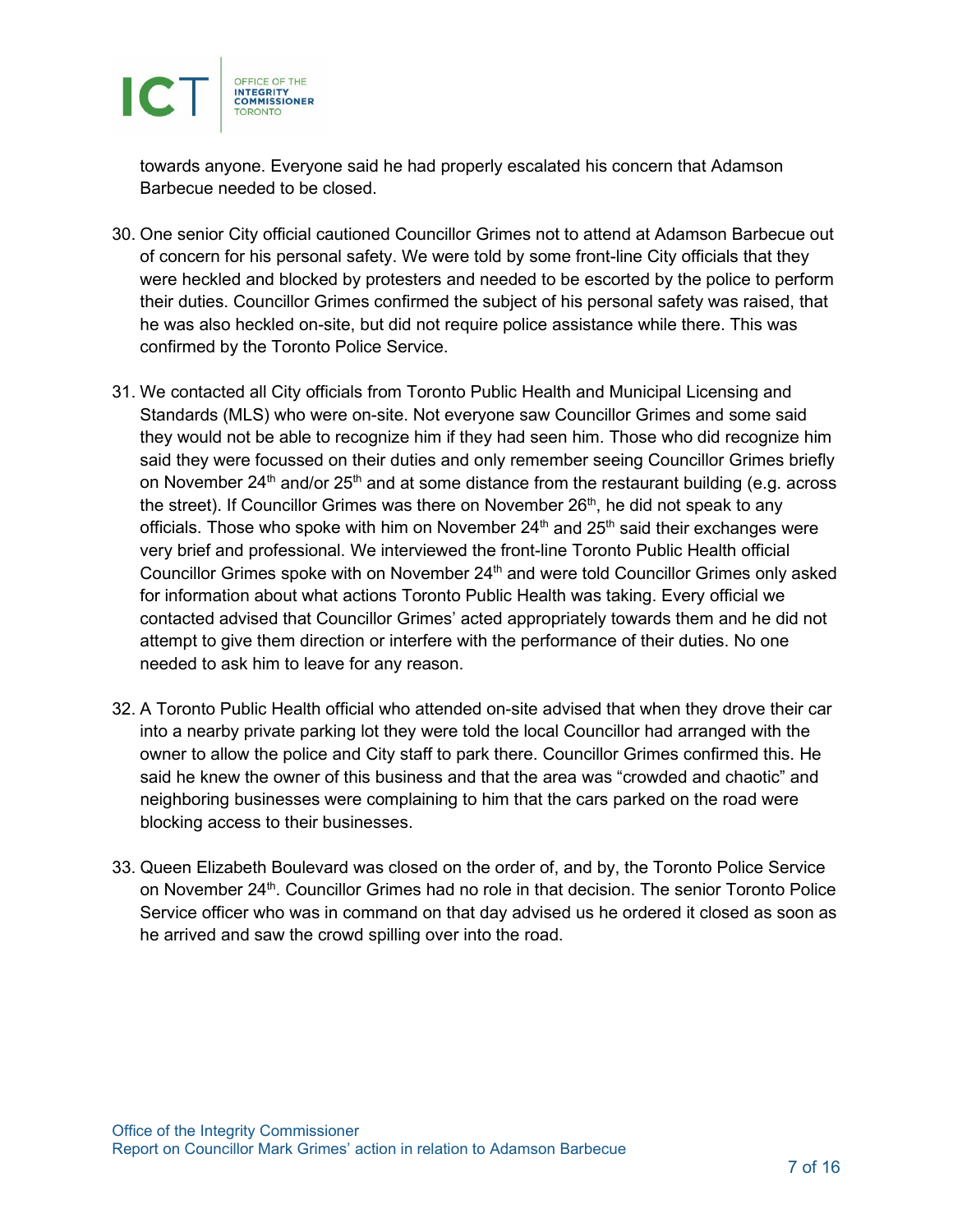

34. As shown below over the course of three days, the owner and the restaurant at Queen Elizabeth Boulevard were charged a total of 15 times under five statutes:

| <b>Statute</b>                                       | <b>Agency</b> | Nov. $24th$ | Nov. $25th$    | Nov. $26th$    |
|------------------------------------------------------|---------------|-------------|----------------|----------------|
| Reopening Ontario Act, 2020                          | TPH           | 2           | 2              | 2              |
| <b>Health Protection and</b><br><b>Promotion Act</b> | <b>TPH</b>    |             | 1              | $\overline{2}$ |
| Toronto Municipal Code,<br>Chapter 545-2A (50)       | <b>MLS</b>    | 1           | $\overline{2}$ |                |
| <b>Trespass to Property Act</b>                      | <b>TPS</b>    |             |                |                |
| Criminal Code                                        | <b>TPS</b>    |             |                | 2              |

- 35. City officials said Councillor Grimes did not interfere in the laying of charges or attempt to influence anyone about the penalties being sought. Three charges were laid by the Toronto Police Service but the complaint does not allege that Councillor Grimes interfered with the laying of those charges and, in any event, there is no evidence he did so.
- 36. The questions about how the Toronto Police Service was managing the situation at Adamson Barbecue on November  $24<sup>th</sup>$  and the concerns the City did not close the restaurant were immediately escalated to the City's COVID-19 Strategic Command Team. As a result, the coordinated response of the City and the Toronto Police Service were monitored and reported back to that team by the City Manager and Chief of Police.

#### *Relevant Policies and Procedures*

- 37. In response to the COVID-19 pandemic in March 2020, the Ontario Government adopted and implemented various emergency measures and the City of Toronto adopted various bylaws. The City of Toronto also activated its Emergency Operations Centre (EOC).
- 38. The EOC is an integral part of the City's Emergency Plan. The plan "details the methods in which the City mobilizes its resources during a crisis and ensures all City organizations, emergency response services and key agencies are fully aware of their respective roles and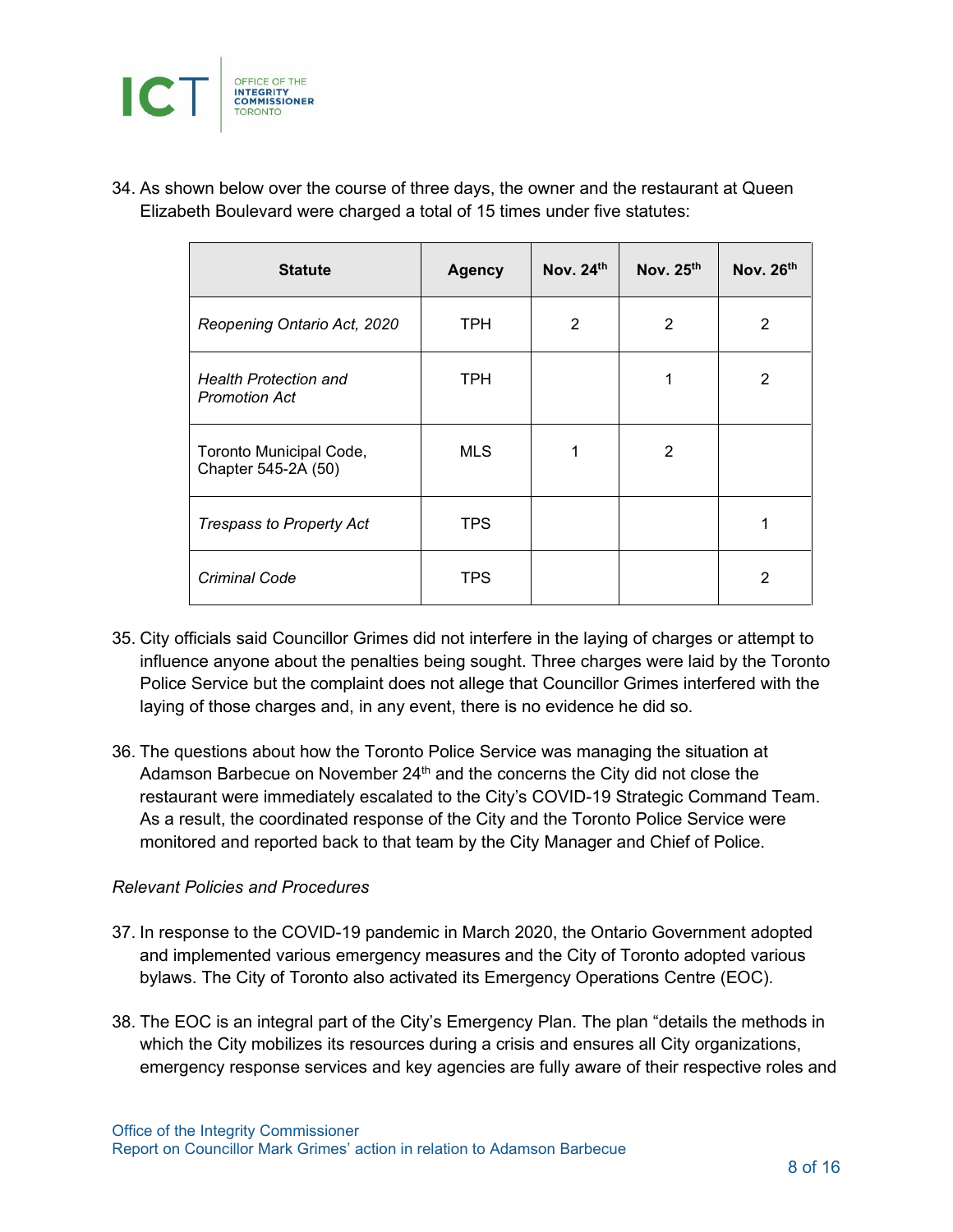

responsibilities during an emergency. The goal is to respond and reduce the impact of a public emergency and restore the municipality to a normal state as soon as possible."

- 39. The EOC supports the City's elected and appointed leadership during emergencies. In the current public health emergency, it has supported the COVID-19 Strategic Command Team, which includes Mayor Tory, the City's senior public servants and the Chief of Police.
- 40. The Emergency Plan also recognizes the central role that Councillors have in City government. During an emergency, Councillors leverage formal and informal community networks to help disseminate the information provided them by the EOC. Councillors also report urgent matters to the EOC for escalation to the appropriate parties. Councillors communicate with the EOC through the Councillor Liaison Emergency Support Function (CLESF).
- 41. Councillors and their staff are advised of these procedures in the online Councillor Member Knowledge Base provided by the City Clerk's Office. This online resource is a comprehensive source of information designed to support Councillors in all aspects of their work.
- 42. In March 2020, the City Clerk advised Councillors and City staff that the CLESF was operational in response to the COVID-19 pandemic. She explained it "creates a single channel for Councillors to send and receive information relating to the emergency." Councillors were provided an email address for the CLESF to send their questions and reports to the EOC. She further explained the purpose of the CLESF is to help the EOC, including divisional staff and Strategic Communications, provide a coordinated response to a Councillor. The Clerk recommended that this would be a helpful way to avoid "divisional pressures" and also acknowledged that Councillors would still be able to individually direct their questions and reports to senior City officials.
- 43. The EOC and CLESF were in operation in November 2020.

### **Findings**

### *Article XII (Conduct Respecting Staff)*

- 44. Article XII (Conduct Respecting Staff) of the Code of Conduct prohibits members of Council from using, or attempting to use, their authority or influence "for the purpose of intimidating, threatening, coercing, commanding, or influencing any staff member with the intent of interfering with that person's duties, including the duty to disclose improper activity."
- 45. This provision shields the decisions and actions of City staff from being improperly influenced by a member of Council. Members are prohibited from using intimidation, threats, coercion, commands or other influence as a means of intentionally interfering with how a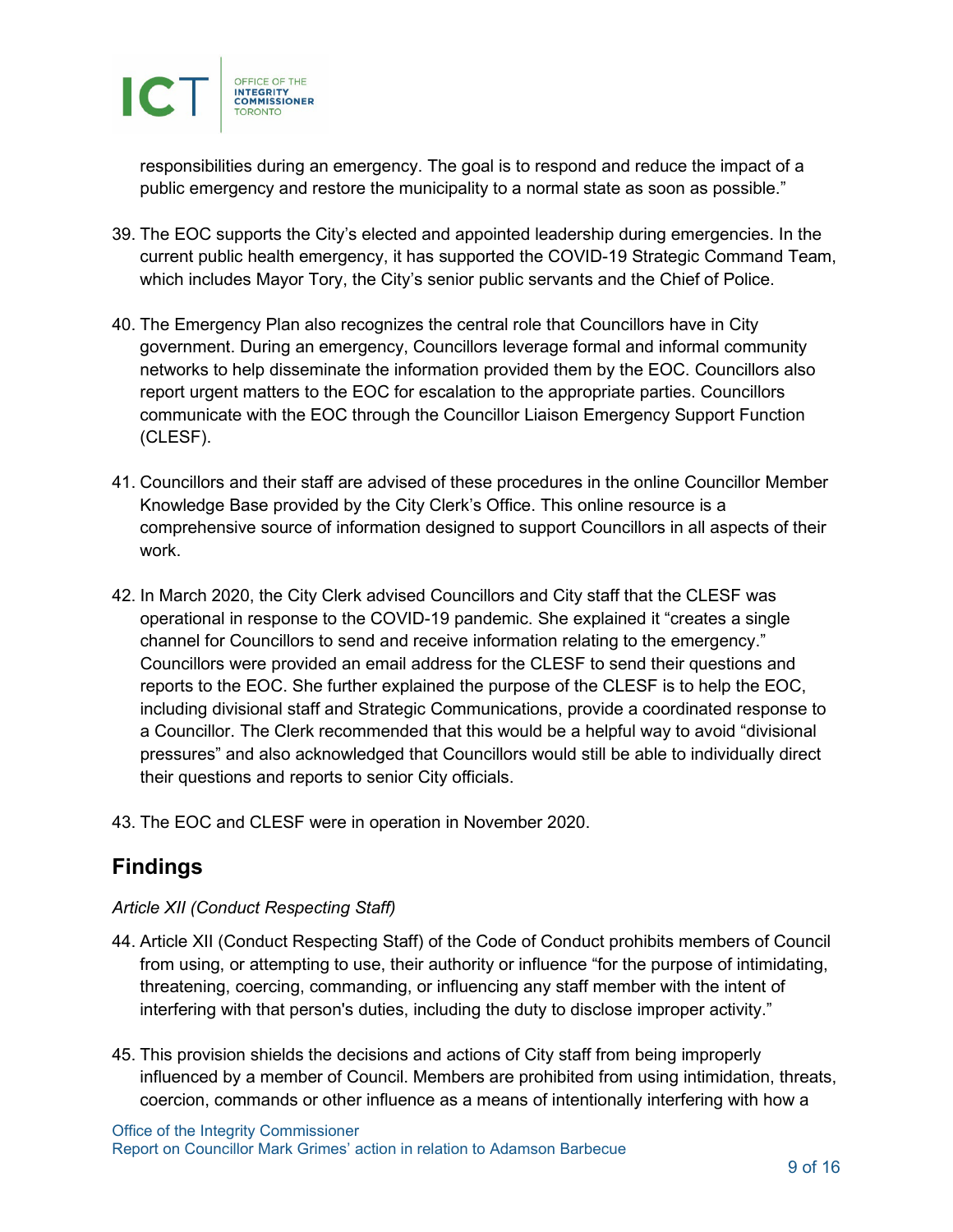

City staff person is performing their work. A primary indication of interference may be either when a member of Council, by virtue of their office, does not follow appropriate channels to express their concerns or improperly tries to direct staff.

- 46. To ensure accountability at the City of Toronto, communication channels are set up to facilitate how members of Council communicate with City staff. Members do not have authority, by virtue of their office, to individually direct City staff to achieve a desired outcome or decision.
- 47. The City's Emergency Plan establishes a clear framework for how emergencies are managed and what role Councillors play.
- 48. In addition to his initial response that he was coordinating matters as a result of mistakes made by the Toronto Police Service, there were a few instances, including those noted above at paragraph 6, where Councillor Grimes' statements could leave the impression that he was directing enforcement efforts at Adamson Barbecue. In fairness, there were other instances in the same interview on November 24<sup>th</sup> where he appropriately noted that he did not direct the Toronto Police Service and was not at the "tables" planning and coordinating emergency responses.
- 49. A statement using a phrase like "we are going to …" is not proof, by itself, of improper influence. Councillors are the City's elected leaders. It is not out of place for them to refer to the actions of the City using "we" or "our."
- 50. Councillor Grimes' conduct needs to be assessed by how he interacted with officials. As a general matter, someone's public statements do provide information about their actions, and may consequently provide grounds to launch an investigation, but findings of misconduct must be based on fact.
- 51. The member of the public who submitted the complaint that led to this investigation has no connection with Adamson Barbecue, its owner or the resulting legal proceedings. The person was not present at Adamson Barbecue and has no other knowledge of the events other than what was reported in the media.
- 52. Councillor Grimes escalated his concerns about what was happening at Adamson Barbecue on November 24<sup>th</sup> and 25<sup>th</sup> to Mayor Tory, City officials and the Toronto Police Service in calls, texts and emails as he was entitled to do. He followed the Emergency Plan and used the CLESF. He told the CLESF and the City's senior leaders that Adamson Barbecue was operating when it should not have been and asked something be done. He asked for help for his community.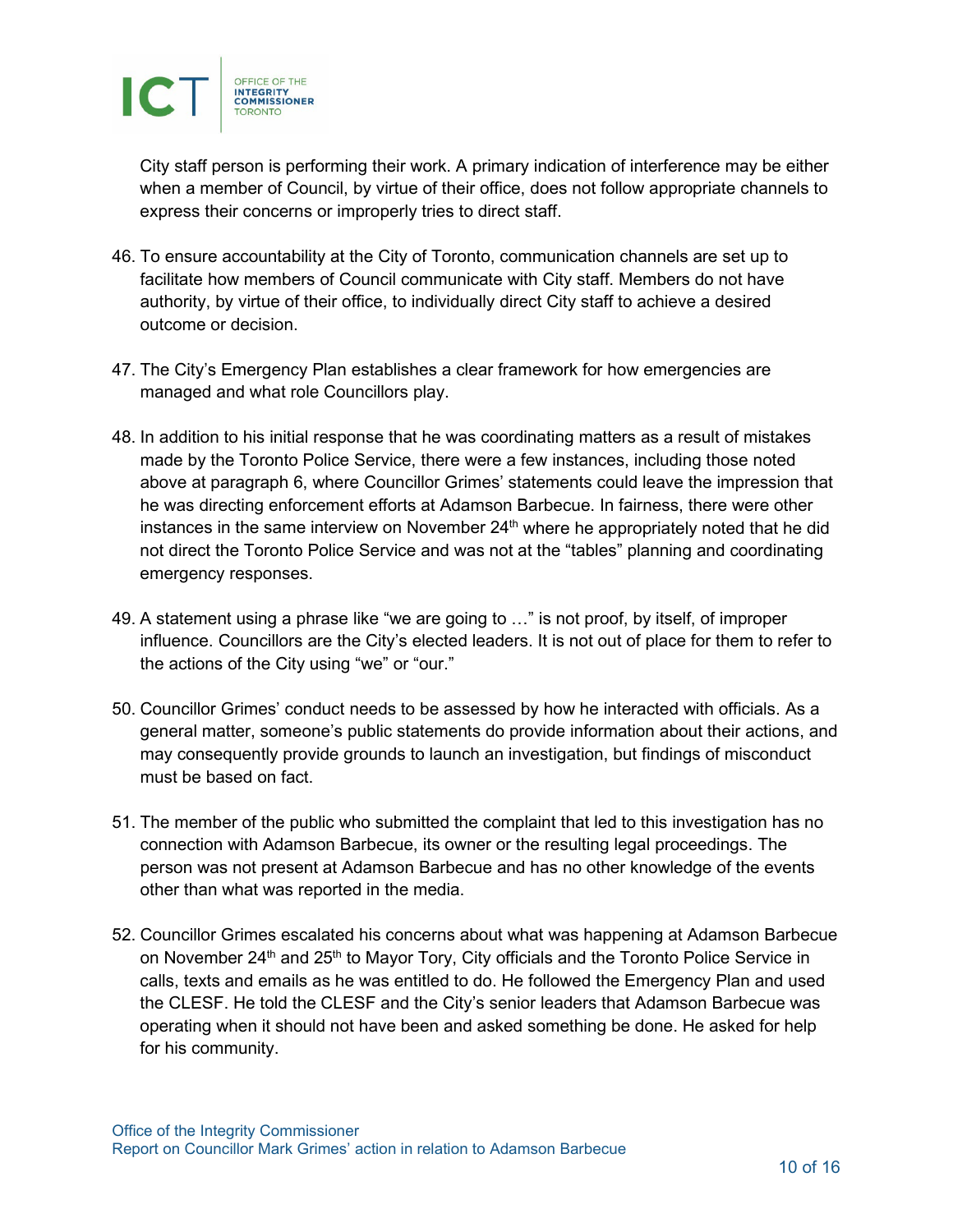

- 53. While on-site, Councillor Grimes had minimal interaction with City officials and the Toronto Police Service. He did not issue, or try to issue, directions to City officials or the Toronto Police Service about what they needed to do. He did not interfere with any City official or member of the Toronto Police Service in the performance of their duties.
- 54. Facilitating parking for City staff and the Toronto Police Service at a nearby business, from an objective perspective, did not interfere with their work.
- 55. Councillor Grimes did not contravene Article XII (Conduct Respecting Staff) of the Code of Conduct. One of the primary principles in the Code of Conduct is that Councillors "shall serve and be seen to serve their constituents in a conscientious and diligent manner." His actions in relation to the events at Adamson Barbecue are consistent with that principle.

#### *Article XIV (Discreditable Conduct)*

- 56. Article XIV (Discreditable Conduct) of the Code of Conduct states that "All members of Council have a duty to treat members of the public, one another, and staff appropriately and without abuse, bullying or intimidation, and to ensure that their work environment is free from discrimination and harassment."
- 57. The person who complained submitted that "standing outside of the business of a person who is under investigation while calling for him to be fined and barricades to be erected" goes beyond the official duties of a Councillor and amounts to intimidating someone contrary to this Article.
- 58. I disagree that Councillor Grimes' statements on November 24<sup>th</sup> were threatening or intimidating for the owner of Adamson Barbecue.
- 59. Councillor Grimes gave a number of media interviews to explain what was going on, why he was worried, and what he hoped would happen. In a situation like this, he would be expected to do so.
- 60. The owner of Adamson Barbecue was not just a person "under investigation." As Justice Kimmel noted, in hearing an application for an injunction to order the restaurant closed, the owner had been flouting public health restrictions imposed by provincial legislation enacted to help prevent the spread of the COVID-19 pandemic<sup>1</sup>. The continuing operation of his restaurant, and the large protest it fueled, represented a real danger to public health and safety. In context, Councillor Grimes' statements were proportional. They were not threatening or intimidating and appear to have had no effect on the owner; he continued to try and operate his restaurant until he was arrested by the Toronto Police Service on November 26<sup>th</sup>.

<sup>1</sup> *Her Majesty the Queen in Right of Ontario v. Adamson Barbecue Limited*, 2020 ONSC 7679, at para 37.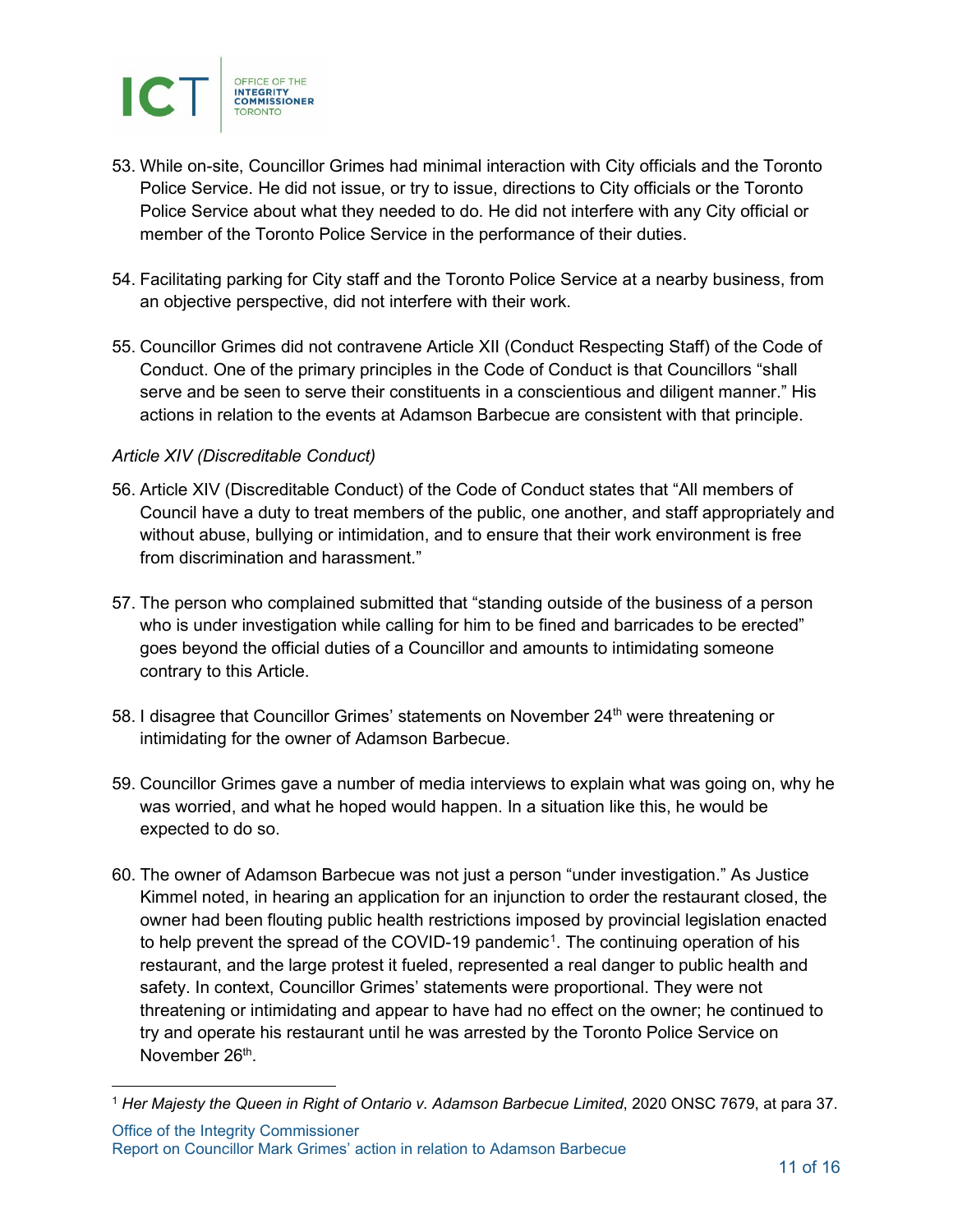

- 61. The person who complained also submitted I should incorporate a *sub judice* rule into Article XIV (Discreditable Conduct) and accordingly find Councillor Grimes in violation of the Code of Conduct. In plain language, a *sub judice* rule prohibits someone from commenting on something that will be, or is, before the courts.
- 62. I decline to do so for the following reasons.
- 63. In countries with a Westminster system of government, members of parliament are protected by parliamentary privilege. In Canada, this privilege is constitutionally protected. It permits parliamentarians to speak in legislative proceedings about subjects with immunity from any legal liability. If not limited, it could allow parliamentarians to criticize how a legal proceeding is being conducted or try to prejudice its outcome. A *sub judice* rule counterbalances this. It gives a Speaker authority to sanction a parliamentarian for commenting in legislative proceedings on matters before the courts. In Ontario, this rule is specifically prescribed in s. 25(g) of the Standing Orders of the Legislative Assembly. It has also been applied as a matter of parliamentary convention, a prescribed principle in the *Members' Integrity Act, 1994*, to apply to statements made by MPPs outside the Legislature. [2](#page-11-0)
- <span id="page-11-1"></span>64. In contrast, members of Council are not constitutionally protected by parliamentary privilege and do not have legal immunity for what they say in Council. The Council Procedures Bylaw and the Code of Conduct do not have a specific rule prohibiting a member of Council from commenting, either in or outside Council or committee, on something before the courts. For that reason, I have no authority to find that a member of Council has violated a *sub judice* requirement.
- 65. Even if I did have that authority, from an objective perspective Councillor Grimes' comments that a maximum fine was warranted with respect to one of the 12 charges laid by City staff does not question the integrity of the pending legal proceedings or prejudice their outcome.
- 66. I conclude, therefore, that Councillor Grimes did not contravene Article XIV (Discreditable Conduct) of the Code of Conduct.

### **Conclusion**

67. For the reasons set out above, I have concluded that Councillor Grimes did not violate the Code of Conduct.

<span id="page-11-0"></span><sup>&</sup>lt;sup>[2](#page-11-1)</sup> Office of the Integrity Commissioner of Ontario, Report of the Honourable Coulter A. Osborne, October 25, 2006.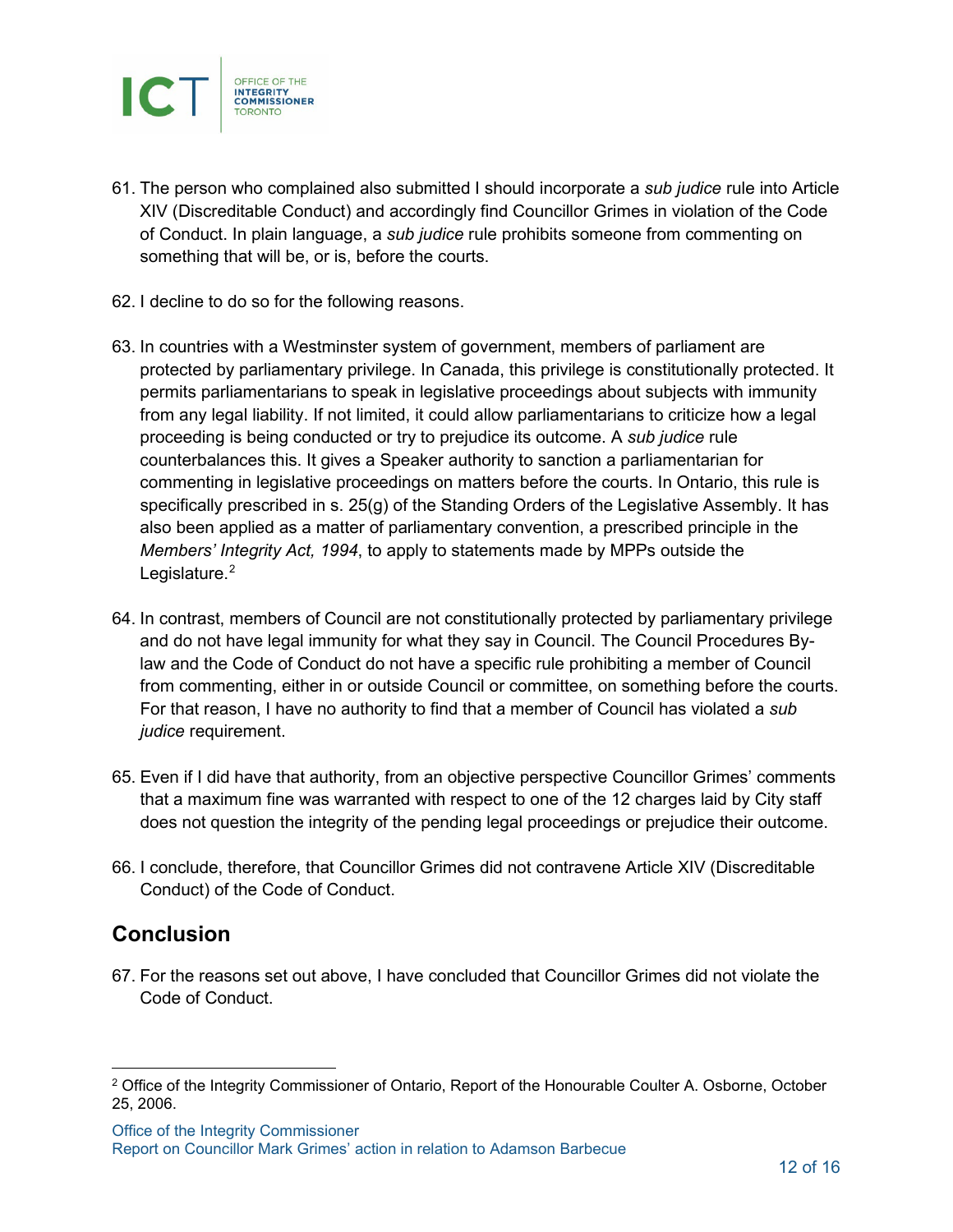

- 68. In addition to proposing that I apply a rule that applies to MPPs, the person who complained suggested I rely on three reports from integrity commissioners in other municipalities to find Councillor Grimes had contravened the Code of Conduct. Those reports, like this one and previous reports from City of Toronto Integrity Commissioners, also endorse the principle that elected officials must not interfere with the enforcement activities of City officials. The factual circumstances described in the three reports from those other municipalities are, however, substantially different from this case. In one of those reports, the code of conduct rules are materially different. Persons who submit complaints to my Office need to be aware that bylaws, policies and codes of conduct in other municipalities may differ from those of the City of Toronto so such reports may not apply to their particular complaint.
- 69. I have also exercised my discretion to report to Council on this matter as it concerns the important question about what role Councillors have in an emergency. This investigation required me to contact a number of officials and to question them about whether or not Councillor Grimes interfered with their work. This report puts on the record exactly what was found.
- 70. This investigation has taken almost 14 months to conclude. Because of the nature of the complaint, a significant number of people needed to be asked questions about the events at Adamson Barbecue. Apart from asking Councillor Grimes and the person who made this complaint about these matters, my Office contacted 22 people including the Mayor, six members of the City's senior leadership team, three senior officers of the Toronto Police Service and over a dozen front-line City staff.
- 71. In ordinary times, asking questions of this many people takes time. Because Toronto is dealing with a pandemic, we tried to stage the investigation to take into account the demands elected officials, City staff and the Toronto Police Service have faced in serving the public. After key witnesses answered questions and produced documents, that information was evaluated. This led to other witnesses being identified, who in turn needed to be asked questions and produce documents. I would like to thank everyone we contacted for information. Without exception, everyone was cooperative and thorough in answering our questions.
- 72. My Office conducted our own environmental scan and media research and, as the events at Adamson Barbecue resulted in a number of legal proceedings, we monitored and considered their progress to the extent we needed. This, too, lengthened the time needed to assess the complaint and investigate this matter.
- 73. As the City's Emergency Plan and Council Member Knowledge Base note, the role of Councillors in an emergency is to escalate matters to the EOC and senior leadership of the City who are tasked with coordinating the City's response. It is not the role of Councillors, if they believe there is a problem, to step in and coordinate how the Toronto Police Service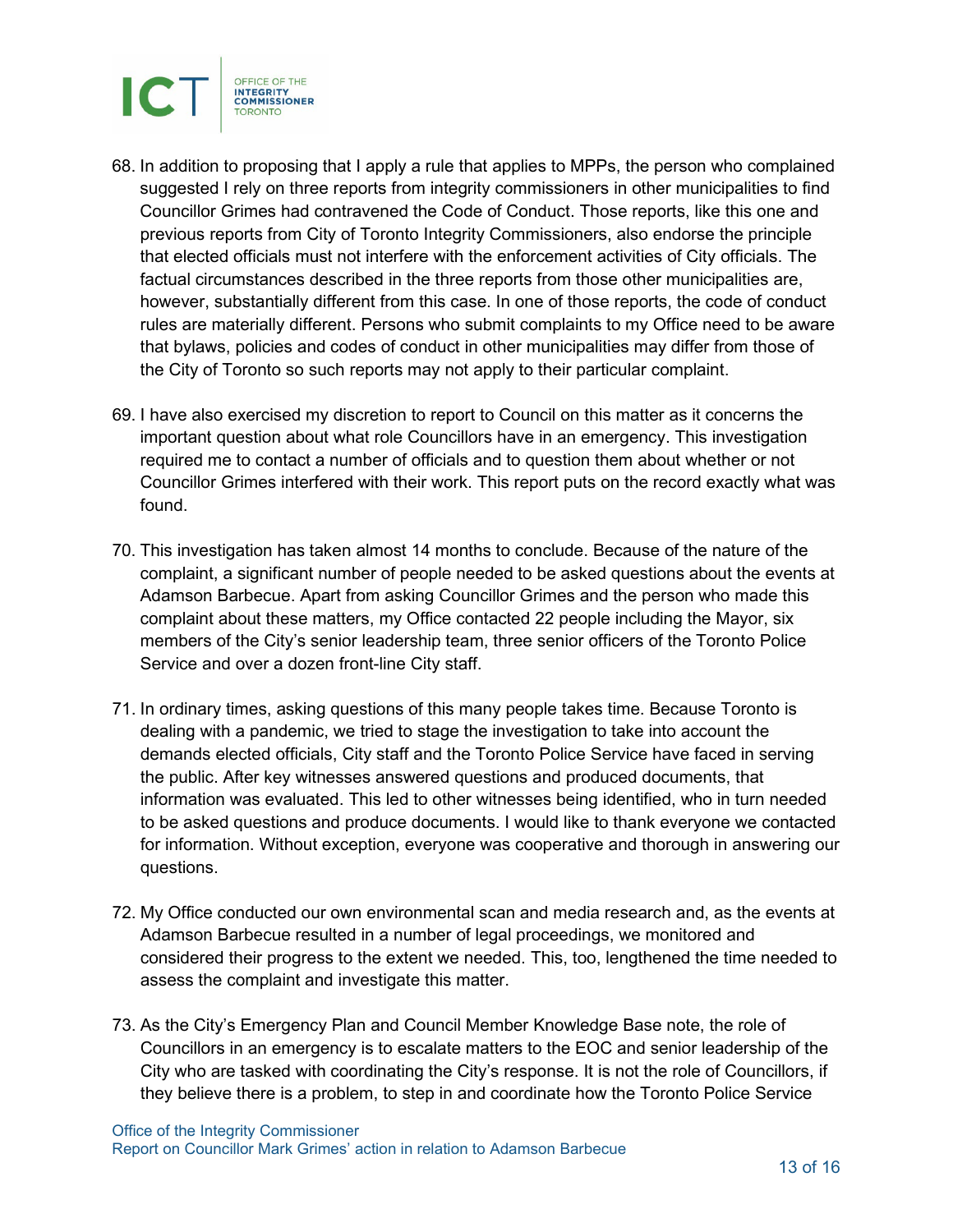

and City divisions manage a situation. The COVID-19 Strategic Command Team coordinated the City's response, in conjunction with the response of the Toronto Police Service, when Councillor Grimes escalated his concerns to the EOC and the members of that team.

- 74. In emergencies, Councillors are asked to leverage their formal and informal community networks to help disseminate and receive information. The Emergency Plan does not specifically task Councillors with securing private resources for use by the City. It was helpful for Councillor Grimes to arrange with a neighboring business for City and Toronto Police Service vehicles to use its parking lot. In cases where material help is provided, Councillors may need to refer this to City staff in case the City's Insurance and Risk Management group needs to be consulted.
- 75. Even where they have the best of intentions, elected officials need to carefully consider whether they need to be on-site for an emergency. They need to be sure their presence does not complicate or interfere with the work of City staff and first responders who are on scene. In a worst-case scenario, it is possible their presence could risk their personal safety and the safety of others. My Office's investigation showed that Councillor Grimes' presence did not complicate or interfere with the work of City staff in this case.
- 76. In speaking to the media about an emergency situation, Councillors need to be sure not to confuse the public about how the City is responding and who is in charge of managing the emergency. In this case, because some of Councillor Grimes' statements were reasonably understood by a member of the public to mean he was actively directing City staff, it gave rise to this complaint and the need to determine what, in fact, had happened.

Respectfully submitted,

Jonathan Batty Integrity Commissioner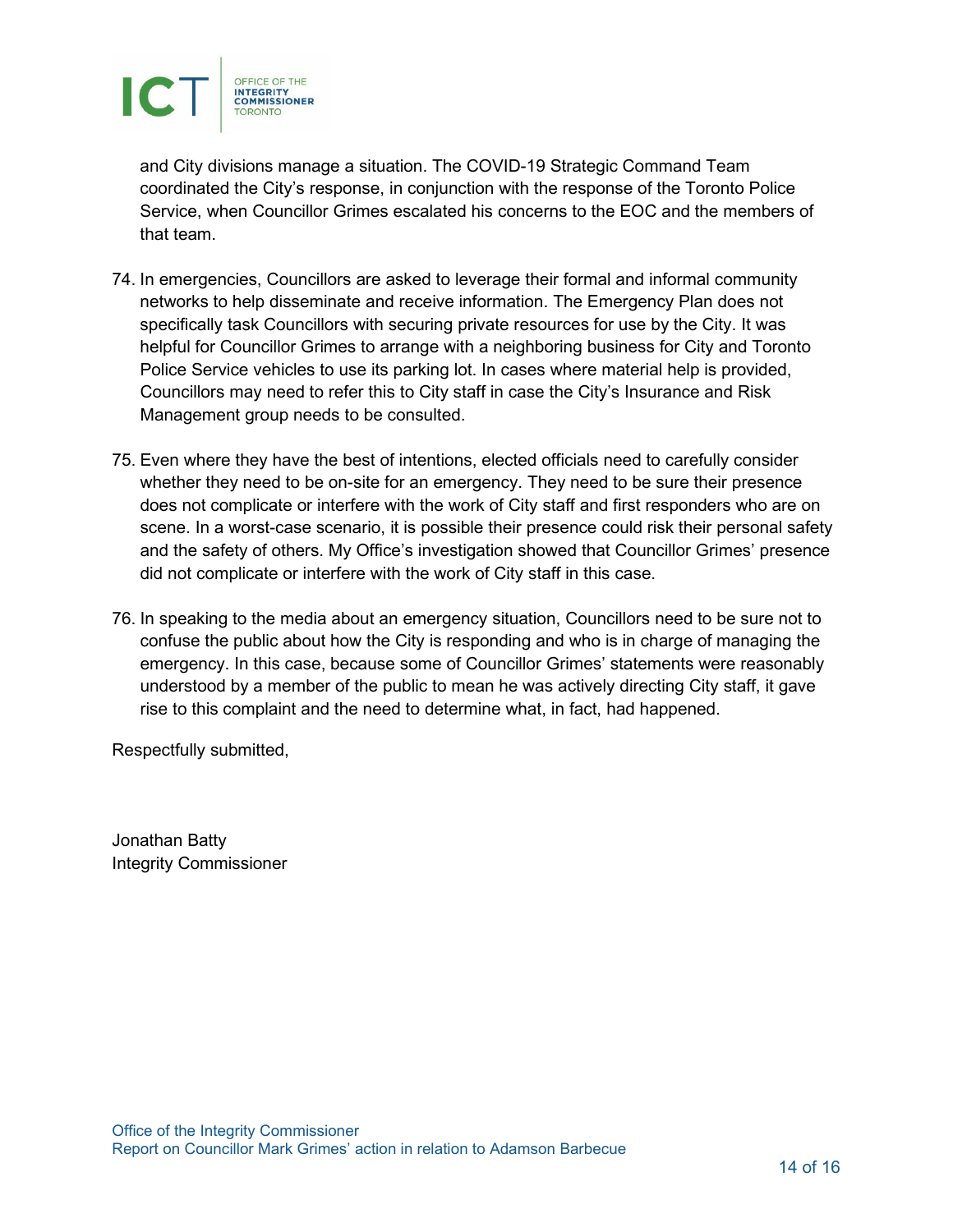

## **Appendix**

### **Excerpts of Media Statements by Councillor Mark Grimes**

#### The Rush, Newstalk 1010, November 24, 2020

"I was first thing on the phone with my staff, saying, 'Listen, we'd better get ahead of this, and get staff involved.' So, Public Health went out there with the Toronto Police Service and our municipal licensing and standards went out, went in, talked to the owner, but at that point the charge in my mind should have been laid but the Staff Sergeant said that they made a mistake and that didn't happen, but I was on the phone quickly with the Mayor's office, having, say, 'Look, we've got to shut this down and, we got the help that I need to get out there probably around four o'clock and then send a clear message that this is not going to be tolerated."

- "Q: Did you order the police to be sent in yourself?
- A: No I just made our staff aware this morning that this was happening on social media last night and to be prepared for it. So we notified public health, we notified the Mayor's office and we let it take its course. Our MLS – our Municipal Licensing and Standards -- people, and they would take it from there."

"It wasn't really the police that went in there, guys, it was the Public Health. So, when I got there this afternoon, it was-the parking lot was pretty active. I was there all day; I couldn't believe it was still open. I got a chance to talk to our public health person on the site and they didn't lay, you know, give the order to close, so I got on the phone, unfortunately the Mayor was in the Toronto Police Service Board meeting today, but anyway, and the Chief was, he was in the same meeting. But we finally got a hold of him to lay the charge. Doctor de Villa did lay the charge. It was ran out to 22 Division this afternoon. It was brought down and Public Health went in and laid the order to close down. Public Health, you know, the police were there supporting behind them, but that's Public Health's job to do. So, they went in and laid the order around four o'clock this afternoon and I was there."

"This is kind of an uncharted territory. When, you know, when somebody comes and says, 'Look, well we're going to open up anyway,' we didn't even think that would be coming down, but I think it was very clear that we had to send a message, not only to this person, but anybody else thinking the same way this person's thinking, that no, we're going to come down heavy on you, and it's my understanding that once we made the order to the owner today, he said to our person from Public Health that he's going to open tomorrow, so I've talked to the police, I've had a brief call to the City Manager, I'm talking to him in about 20 minutes, I'll be talking to the Mayor's office again, and I want to have a plan for tomorrow and make sure that this will not get out of hand like it did today, and we're going to send a clear message that you are being shut down. So, I'm going to be looking at some kind of a physical barricade across the driveway if I can do that, but any avenue open to me, we will be closing it down in my mind."

"It was very important that we did get this charge laid right away and send a clear message to anyone else thinking along these lines."